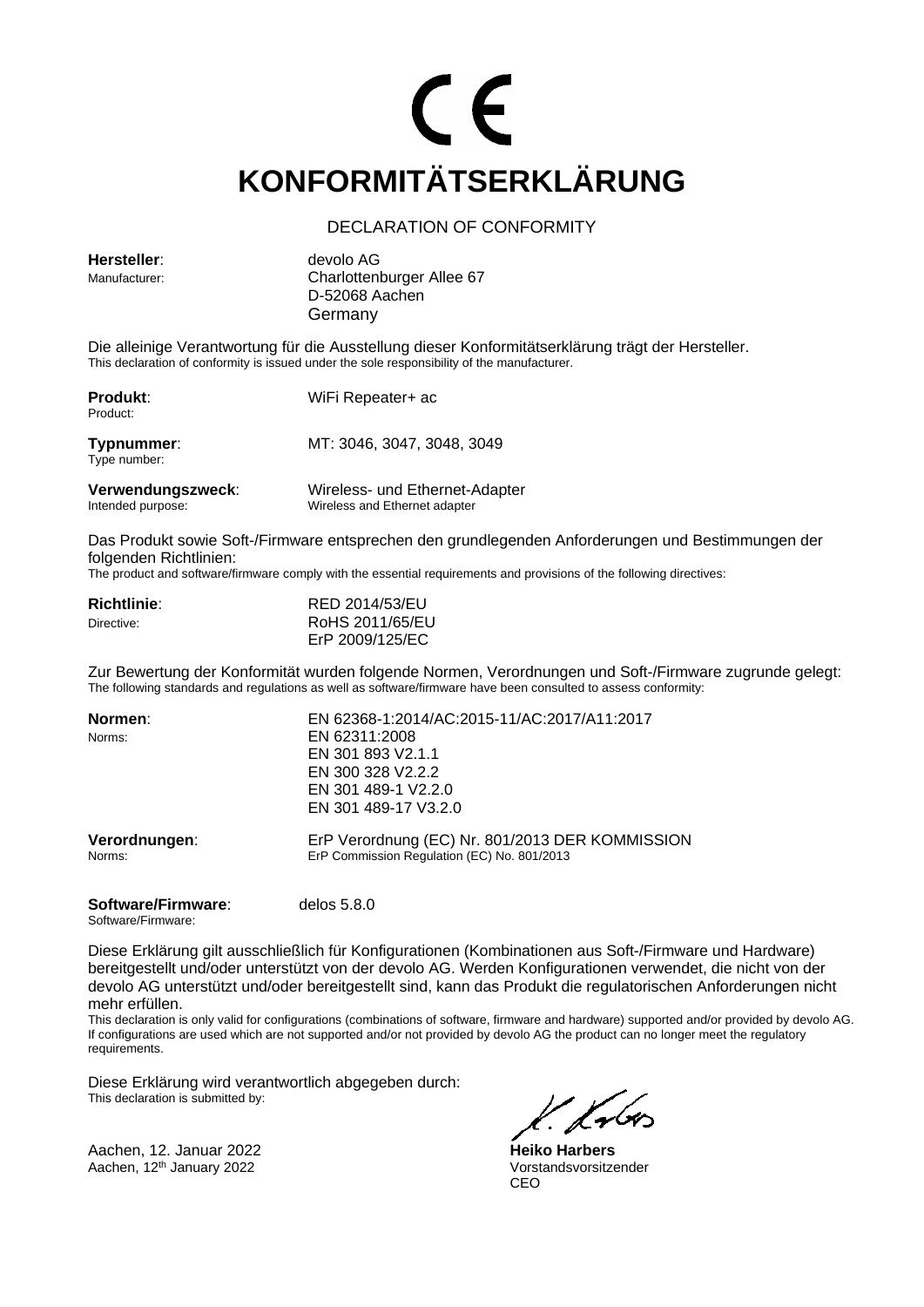# CE **DÉCLARATION DE CONFORMITÉ**

### DECLARATION OF CONFORMITY

| <b>Fabricant:</b>           | devolo AG                                                                                                                                                                                   |
|-----------------------------|---------------------------------------------------------------------------------------------------------------------------------------------------------------------------------------------|
| Manufacturer:               | Charlottenburger Allee 67<br>D-52068 Aachen                                                                                                                                                 |
|                             | Germany                                                                                                                                                                                     |
|                             | La présente déclaration de conformité est établie sous la seule responsabilité du fabricant.<br>This declaration of conformity is issued under the sole responsibility of the manufacturer. |
| <b>Produit:</b><br>Product: | WiFi Repeater+ ac                                                                                                                                                                           |
| Numéro du modèle :          | MT: 3046, 3047, 3048, 3049                                                                                                                                                                  |

**Utilisation** : <br>  $\begin{array}{ccc}\n\text{Adaptateur sans file et Ethernet} \\
\text{Intended purpose: & \text{Wireless and Ethernet adapter}\n\end{array}$ Wireless and Ethernet adapter

Le produit et les logiciels/micrologiciels satisfont aux exigences fondamentales et dispositions des directives suivantes :

The product and software/firmware comply with the essential requirements and provisions of the following directives:

| Directives: | RED 2014/53/EU  |
|-------------|-----------------|
| Directives: | RoHS 2011/65/EU |
|             | ErP 2009/125/EC |

Les norms, règlementations et logiciels/micrologiciels suivants ont servi de base à l'évaluation de la conformité : The following standards and regulations as well as software/firmware have been consulted to assess conformity:

| Normes :                                        | EN 62368-1:2014/AC:2015-11/AC:2017/A11:2017 |
|-------------------------------------------------|---------------------------------------------|
| Norms:                                          | EN 62311:2008                               |
|                                                 | EN 301 893 V2.1.1                           |
|                                                 | EN 300 328 V2.2.2                           |
|                                                 | EN 301 489-1 V2.2.0                         |
|                                                 | EN 301 489-17 V3.2.0                        |
| Logiciels/Micrologiciels:<br>Software/Firmware: | delos $5.8.0$                               |

Type number:

**Règlementation** : ErP RÈGLEMENT (UE) No 801/2013 DE LA COMMISSION<br>Norms: ErP Commission Regulation (EC) No. 801/2013 ErP Commission Regulation (EC) No. 801/2013

Cette déclaration n'est valide que pour les configurations (combinaisons de logiciels, micrologiciels et matériels) prises en charge et/ou fournies par devolo AG. Si, en utilisant des configurations qui ne sont pas prises en charge et/ou fournies par devolo AG, le produit ne peut plus satisfaire aux exigences réglementaires. This declaration is only valid for configurations (combinations of software, firmware and hardware) supported and/or provided by devolo AG. If configurations are used which are not supported and/or not provided by devolo AG the product can no longer meet the regulatory requirements.

La déclaration est signée par : This declaration is submitted by:

Aix-la-Chapelle, le 12 janvier 2022 Aachen, 12<sup>th</sup> January 2022 **Heiko Harbers** 

k. fr<r.

Président du directoire CEO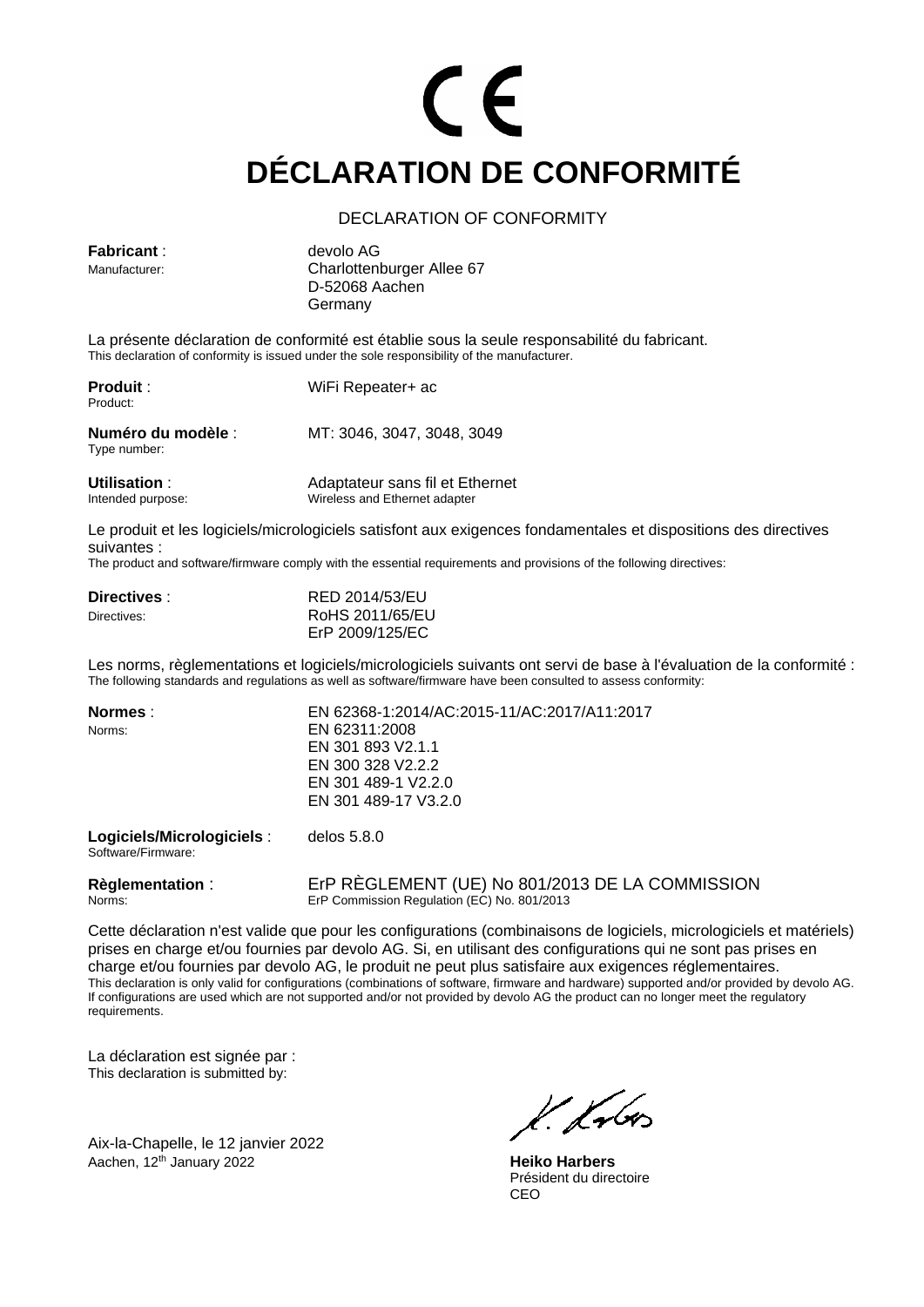# CE **DECLARACIÓN DE CONFORMIDAD**

### DECLARATION OF CONFORMITY

| <b>Fabricante:</b><br>Manufacturer: | devolo AG<br>Charlottenburger Allee 67<br>D-52068 Aachen<br>Germany                                                                                                                               |
|-------------------------------------|---------------------------------------------------------------------------------------------------------------------------------------------------------------------------------------------------|
|                                     | La presente declaración de conformidad se expide bajo la exclusiva responsabilidad del fabricante.<br>This declaration of conformity is issued under the sole responsibility of the manufacturer. |
| <b>Producto:</b><br>Product:        | WiFi Repeater+ ac                                                                                                                                                                                 |

| Número del modelo:<br>Type number: | MT: 3046, 3047, 3048, 3049       |  |
|------------------------------------|----------------------------------|--|
| Uso:                               | Adaptador inalámbrico y Ethernet |  |
| Intended purpose:                  | Wireless and Ethernet adapter    |  |

Este producto y software/firmware cumplen los requisitos fundamentales y las disposiciones de las siguientes directivas:

The product and software/firmware comply with the essential requirements and provisions of the following directives:

| Directivas: | RED 2014/53/EU  |
|-------------|-----------------|
| Directives: | RoHS 2011/65/EU |
|             | ErP 2009/125/EC |

Los siguientes reglamentos, normas y software/firmware se han utilizado para la evaluación de la conformidad: The following standards and regulations as well as software/firmware have been consulted to assess conformity:

| Normas:                                  | EN 62368-1:2014/AC:2015-11/AC:2017/A11:2017                                                    |
|------------------------------------------|------------------------------------------------------------------------------------------------|
| Norms:                                   | EN 62311:2008                                                                                  |
|                                          | EN 301 893 V2.1.1                                                                              |
|                                          | EN 300 328 V2.2.2                                                                              |
|                                          | EN 301 489-1 V2.2.0                                                                            |
|                                          | EN 301 489-17 V3.2.0                                                                           |
| Reglamentos:<br>Norms:                   | ErP REGLAMENTO (EC) Nr. 801/2013 DE LA COMISIÓN<br>ErP Commission Regulation (EC) No. 801/2013 |
| Software/Firmware:<br>Software/Firmware: | delos $5.8.0$                                                                                  |

Esta declaración sólo es válida para configuraciones (combinaciones de software, firmware y hardware) admitidas z/o suministradas por devolo AG. Si las configuraciones utilizadas no han sido admitidas z/o suministradas por devolo AG, el producto puede no cumplir los requisitos normativos. This declaration is only valid for configurations (combinations of software, firmware and hardware) supported or provided by devolo AG. If configurations are used which are not supported and/or not provided by devolo AG the product can no longer meet the regulatory requirements.

Esta declaración es firmada por: This declaration is submitted by:

Aquisgrán, el 12 de enero 2022 **Heiko Harbers**<br>Aachen. 12<sup>th</sup> January 2022 **Heiko Harbers** Presidente de Dirección Aachen, 12<sup>th</sup> January 2022

l. Kr

CEO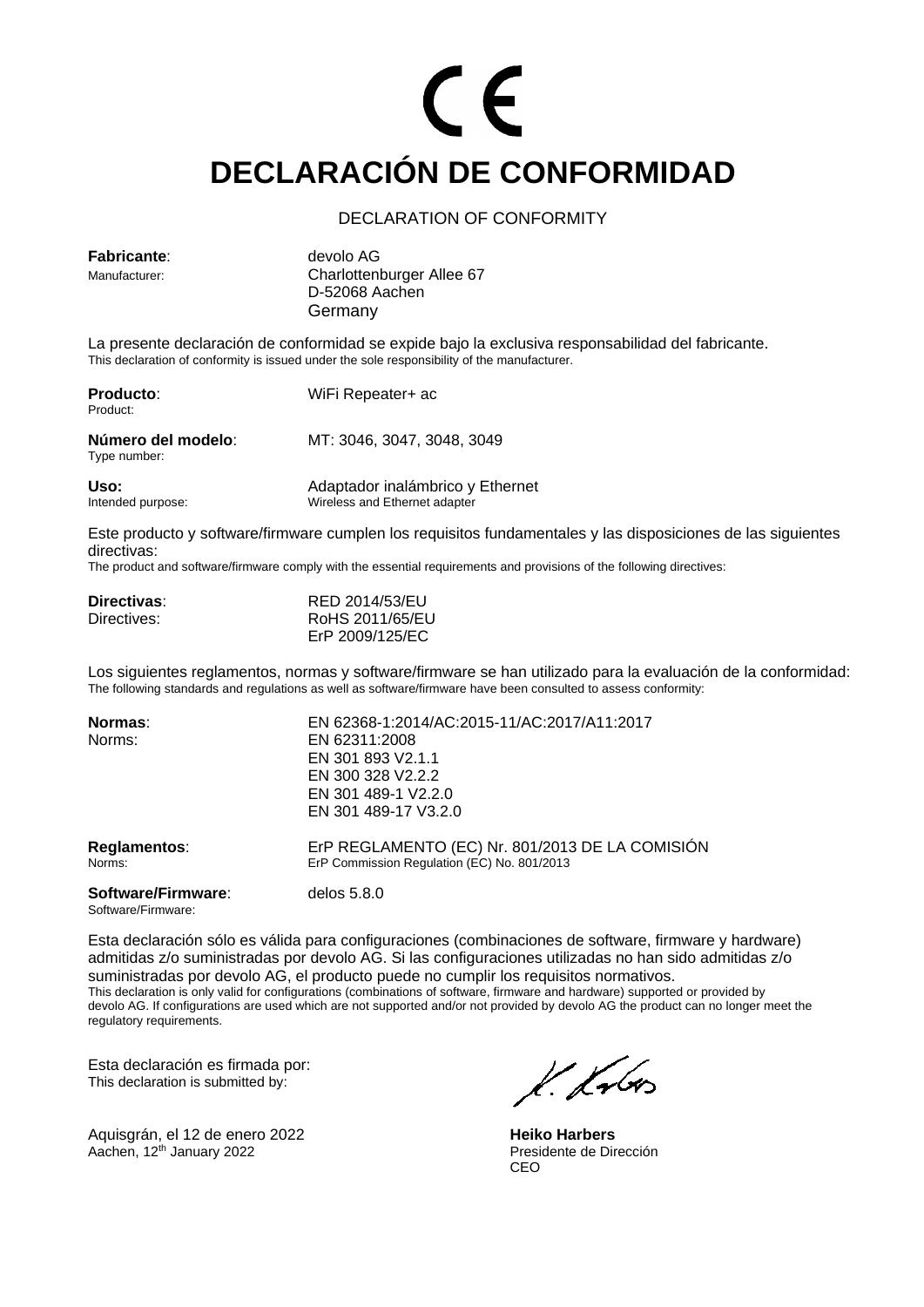## CE **DICHIARAZIONE DI CONFORMITÀ**

### DECLARATION OF CONFORMITY

| <b>Fabbricante:</b><br>Manufacturer: | devolo AG<br>Charlottenburger Allee 67<br>D-52068 Aachen<br>Germany                                                                                                                                    |
|--------------------------------------|--------------------------------------------------------------------------------------------------------------------------------------------------------------------------------------------------------|
|                                      | La presente dichiarazione di conformità è rilasciata sotto la responsabilità esclusiva del fabbricante.<br>This declaration of conformity is issued under the sole responsibility of the manufacturer. |

| <b>Prodotto:</b><br>Product:         | WiFi Repeater+ ac                                               |  |
|--------------------------------------|-----------------------------------------------------------------|--|
| Numero di tipo:<br>Type number:      | MT: 3046, 3047, 3048, 3049                                      |  |
| <b>Causale:</b><br>Intended purpose: | Adattatore Wireless y Ethernet<br>Wireless and Ethernet adapter |  |

Questo prodotto e software/firmware soddisfano i requisiti fondamentali e le disposizioni delle seguenti direttive: The product and software/firmware comply with the essential requirements and provisions of the following directives:

| Direttive:  | RED 2014/53/EU  |
|-------------|-----------------|
| Directives: | RoHS 2011/65/EU |
|             | ErP 2009/125/EC |

I seguenti standard, regolamenti e software/firmware sono stati consultati per valutare la conformità: The following standards and regulations as well as software/firmware have been consulted to assess conformity:

| Norme:                 | EN 62368-1:2014/AC:2015-11/AC:2017/A11:2017                                                       |
|------------------------|---------------------------------------------------------------------------------------------------|
| Norms:                 | EN 62311:2008                                                                                     |
|                        | EN 301 893 V2.1.1                                                                                 |
|                        | EN 300 328 V2.2.2                                                                                 |
|                        | EN 301 489-1 V2.2.0                                                                               |
|                        | EN 301 489-17 V3.2.0                                                                              |
| Regolamenti:<br>Norms: | ErP REGOLAMENTO (UE) N. 801/2013 DELLA COMMISSIONE<br>ErP Commission Regulation (EC) No. 801/2013 |

#### **Software/Firmware**: delos 5.8.0

Software/Firmware:

Questa dichiarazione (spiegazione) é valida solo per configurazioni (combinazioni di software, firmware e hardware) supportate e/o fornite da devolo AG. Usare configurazioni non supportate e/o fornite da devolo AG puó causare che il prodotto non rispetti I requisiti regolamentari.

This declaration is only valid for configurations (combinations of software, firmware and hardware) supported or provided by devolo AG. If configurations are used which are not supported and/or not provided by devolo AG the product can no longer meet the regulatory requirements.

La presente dichiarazione è stata emessa da: This declaration is submitted by:

Aquisgrán, il 12 gennaio 2022 Aachen, 12<sup>th</sup> January 2022 **Heiko Harbers** 

VII vbr.

Presidente CEO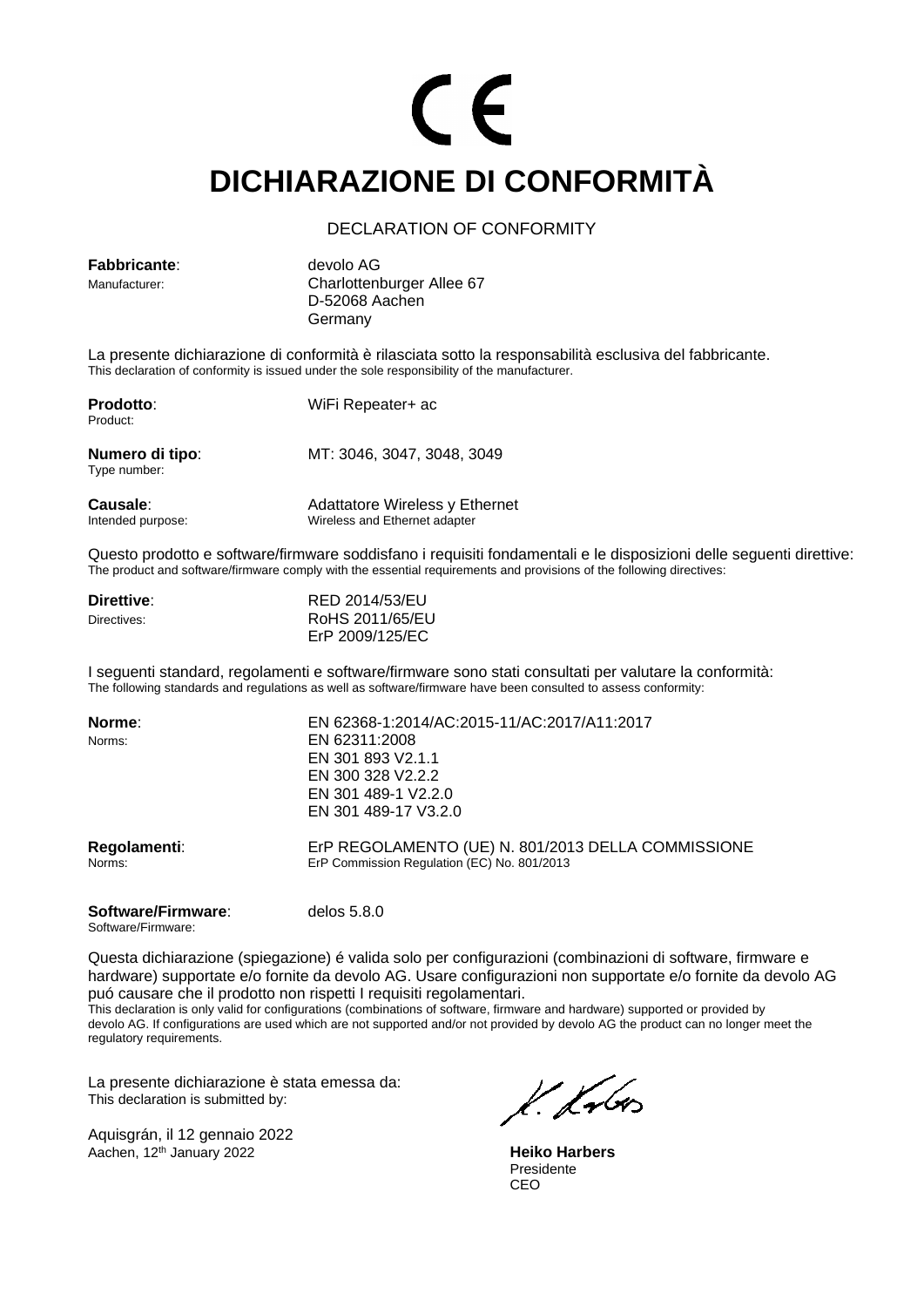## CE **CONFORMITEITSVERKLARING**

### DECLARATION OF CONFORMITY

**Producent**: devolo AG

Manufacturer: Charlottenburger Allee 67 D-52068 Aachen Germany

Deze conformiteitsverklaring wordt verstrekt onder volledige verantwoordelijkheid van de fabrikant. This declaration of conformity is issued under the sole responsibility of the manufacturer.

| <b>Product:</b><br>Product:   | WiFi Repeater+ ac                                               |
|-------------------------------|-----------------------------------------------------------------|
| Typenummer:<br>Type number:   | MT: 3046, 3047, 3048, 3049                                      |
| Gebruik:<br>Intended purpose: | Draadloze- en Ethernet-adapter<br>Wireless and Ethernet adapter |

Dit product en software/firmware voldoen aan de fundamentele eisen en bepalingen van de volgende richtlijnen: The product and software/firmware comply with the essential requirements and provisions of the following directives:

| <b>Richtlijnen:</b> | RED 2014/53/EU  |
|---------------------|-----------------|
| Directives:         | RoHS 2011/65/EU |
|                     | ErP 2009/125/EC |

Voor de beoordeling van de conformiteit werden de volgende normen, richtlijnen en software/firmware toegepast:

The following standards and regulations as well as software/firmware have been consulted to assess conformity:

| Normen:                  | EN 62368-1:2014/AC:2015-11/AC:2017/A11:2017                                                       |
|--------------------------|---------------------------------------------------------------------------------------------------|
| Norms:                   | EN 62311:2008                                                                                     |
|                          | EN 301 893 V2.1.1                                                                                 |
|                          | EN 300 328 V2.2.2                                                                                 |
|                          | EN 301 489-1 V2.2.0                                                                               |
|                          | EN 301 489-17 V3.2.0                                                                              |
| Verordeningen:<br>Norms: | ErP VERORDENING (EU) Nr. 801/2013 VAN DE COMMISSIE<br>ErP Commission Regulation (EC) No. 801/2013 |
|                          |                                                                                                   |

#### **Software/Firmware:** delos 5.8.0 Software/Firmware:

Deze verklaring geldt enkel voor configuraties (combinaties van software/firmware en hardware) die zijn geleverd en/of ondersteund worden door devolo AG. Het gebruik van configuraties die niet zijn geleverd of niet ondersteund worden door devolo AG kunnen ertoe leiden dat het product niet langer voldoet aan de egulatorische eisen.

This declaration is only valid for configurations (combinations of software, firmware and hardware) supported and/or provided by devolo AG. If configurations are used which are not supported and/or not provided by devolo AG the product can no longer meet the regulatory requirements.

De verklaring is ondertekend door: This declaration is submitted by:

Aken, 12 januari 2022 **Heiko Harbers** Aachen, 12<sup>th</sup> January 2022

CEO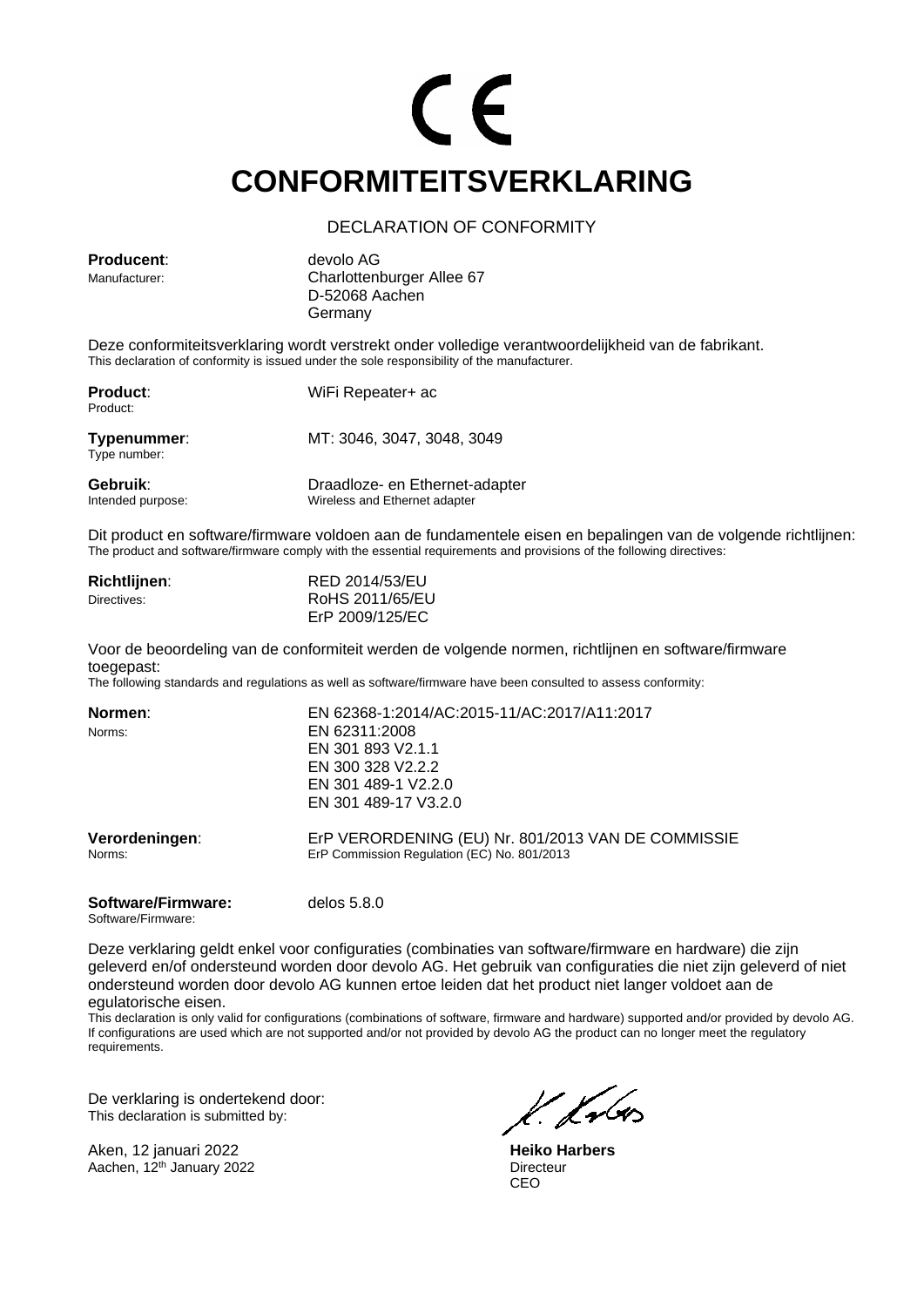# CE **DEKLARACJA ZGODNOŚCI**

### DECLARATION OF CONFORMITY

**Producent**: devolo AG

Manufacturer: Charlottenburger Allee 67 D-52068 Aachen Germany

Wyłączną odpowiedzialność za wystawienie niniejszej deklaracji zgodności ponosi producent. This declaration of conformity is issued under the sole responsibility of the manufacturer.

| <b>Produkt:</b><br>Product:            | WiFi Repeater+ ac                                                        |
|----------------------------------------|--------------------------------------------------------------------------|
| Numer typu:<br>Type number:            | MT: 3046, 3047, 3048, 3049                                               |
| Cel zastosowania:<br>Intended purpose: | adapter sieci bezprzewodowej i Ethernet<br>Wireless and Ethernet adapter |

Produkt i oprogramowanie/oprogramowanie sprzętowe spełniają podstawowe wymagania i postanowienia następujących dyrektyw:

The product and software/firmware comply with the essential requirements and provisions of the following directives:

| Dyrektywa:  | RED 2014/53/EU  |
|-------------|-----------------|
| Directives: | RoHS 2011/65/EU |
|             | ErP 2009/125/EC |

Jako podstawę do oceny zgodności wykorzystano następujące normy, rozporządzenia oraz oprogramowanie/oprogramowanie sprzętowe: The following standards and regulations as well as software/firmware have been consulted to assess conformity:

| Normy:          | EN 62368-1:2014/AC:2015-11/AC:2017/A11:2017              |
|-----------------|----------------------------------------------------------|
| Norms:          | EN 62311:2008                                            |
|                 | EN 301 893 V2.1.1                                        |
|                 | EN 300 328 V2.2.2                                        |
|                 | EN 301 489-1 V2.2.0                                      |
|                 | EN 301 489-17 V3.2.0                                     |
| Rozporządzenia: | Rozporządzenie ErP (WE) nr 801/2013 KOMISJI EUROPEJSKIEJ |
| Norms:          | ErP Commission Regulation (EC) No. 801/2013              |

**Oprogramowanie/oprogramowanie sprzętowe**: delos 5.8.0

Software/Firmware:

Niniejsza deklaracja odnosi się wyłącznie do konfiguracji (połączenia oprogramowania/oprogramowania sprzętowego i sprzętu) dostarczanych i/lub obsługiwanych przez devolo AG. W przypadku stosowania konfiguracji, które nie są obsługiwane i/lub dostarczane przez devolo AG, produkt może nie spełniać już wymogów powyższych uregulowań.

This declaration is only valid for configurations (combinations of software, firmware and hardware) supported and/or provided by devolo AG. If configurations are used which are not supported and/or not provided by devolo AG the product can no longer meet the regulatory requirements.

Niniejsza deklaracja została sporządzona z pełną odpowiedzialnością przez: This declaration is submitted by:

Akwizgran, 12 stycznia 2022 r.<br>Aachen, 12<sup>th</sup> January 2022 **and 2027** r. **Heiko Harbers**<br>Prezes zarządu Aachen, 12<sup>th</sup> January 2022